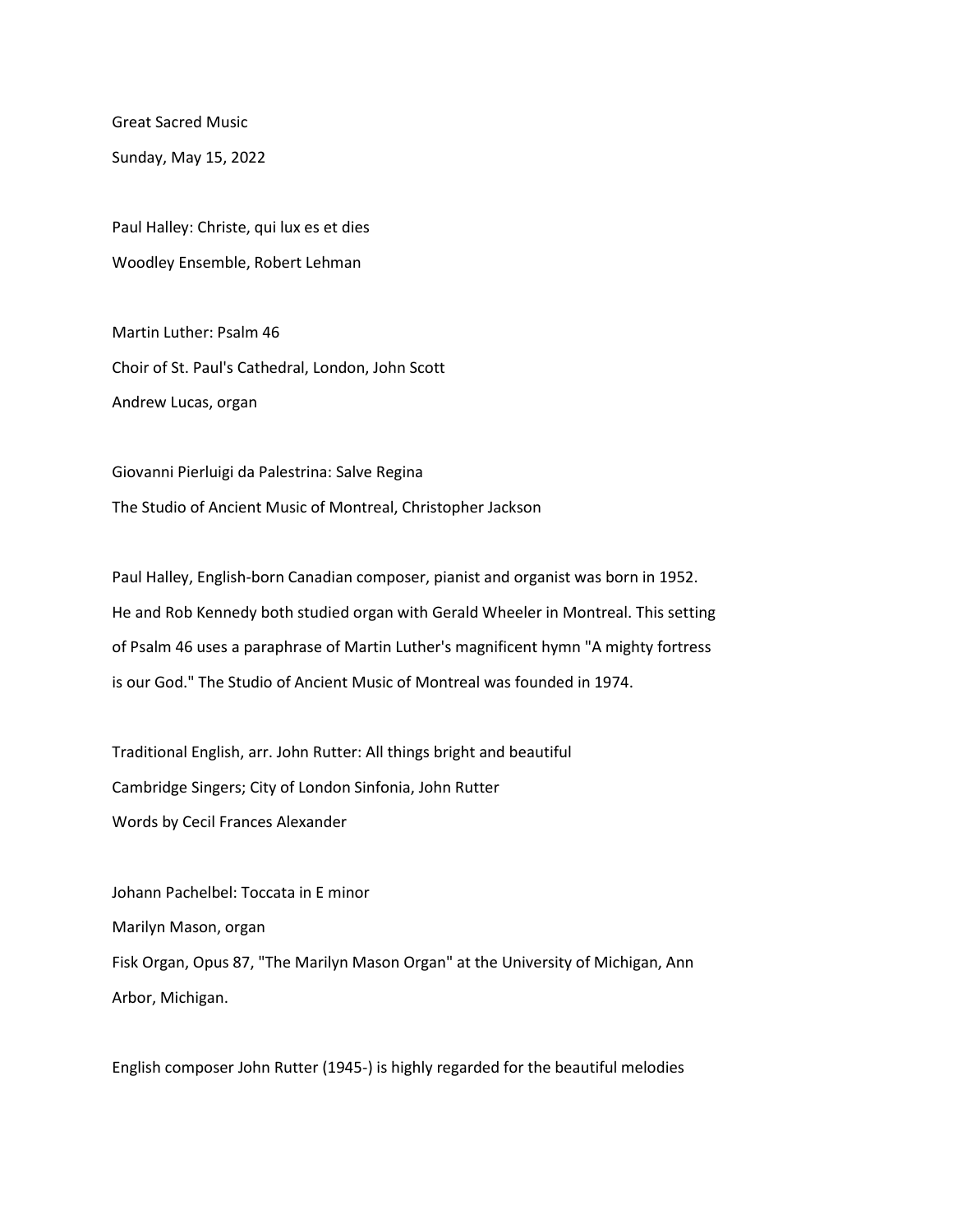he composes.Dr. Marilyn Mason (1925-2019) was Professor of Organ at the University of Michigan, Ann Arbor.

Commentary:Dr. Susan Treacy

Gregorian Chant: Ave maris stella Dominican Sisters of Mary Mother of the Eucharist

Giovanni Felice Sances: Ave maris stella Duke Vespers Ensemble; Mallarme Chamber Players, Brian Schmidt Julianna Emanski, soprano; Elizabeth Knight, alto; Christopher Jacobson, organ

Owain Park: Ave maris stella

Choir of Trinity College, Cambridge, Stephen Layton

The Dominican Sisters of Mary, Mother of the Eucharist are based in Ann Arbor, Michigan. Giovanni Felice Sances (1600-1679) was an Italian composer and singer. Owain Park is a British choral composer and conductor, born in Bristol in 1993.

Herbert Sumsion: They that go down to the sea in ships Worcester Cathedral Choir, Donald Hunt Adrian Partington, organ

Jacques-Denis Thomelin: Hymne Ave Maris Stella Jean-Baptiste Robin, organ Thomelin (c1640 - 1693)

J.S. Bach: Cantata 166, "Wo gehest du hin?" Leonhardt Consort; Tolzer Knabenchor; Collegium Vocale Gent, Gustav Leonhardt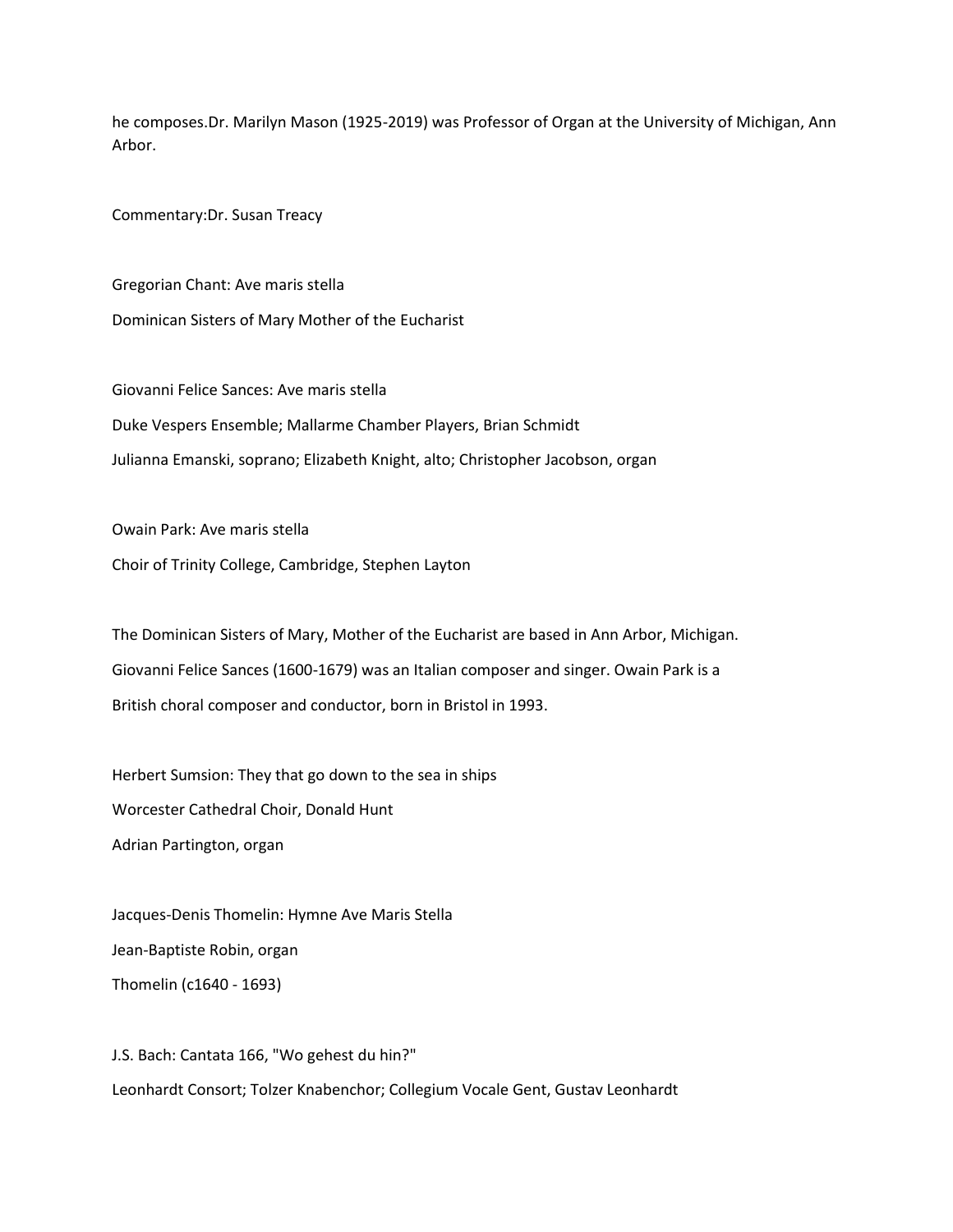Christoph Wegmann, soprano; Paul Esswood, countertenor Kurt Equiluz, tenor; Max van Egmond, bass

The German translates as "Where are you heading?" This was composed it for Cantate, the fourth Sunday after Easter, and first performed on 7 May 1724.

Henry Purcell: Awake and with Attention Hear Tolzer Knabenchor, Gustav Leonhardt Peter Kooy, bass

Robert King writes: "Awake, and with attention hear is one of two settings Purcell made of poems by Abraham Cowley. Cowley (1618-1667) was the leading English poet of his time, a notable character (briefly imprisoned on suspicion of being a spy) and was responsible for introducing the irregular Pindaric Ode form which was later taken up by Dryden and others. Like Purcell, his talent was obvious at an early age, for his first poem was written when he was only ten years old. Cowley's writing was much admired: Charles II said at his death 'that Mr Cowley had not left a better man behind him in England', and the poet was buried in Westminster Abbey. Purcell clearly enjoyed setting Cowley's graphically descriptive, classical ode, full of bloodthirsty sentiments, and the result is a striking composition on a first-rate piece of poetry. Purcell's astonishing music alternates between sections of semi-recitative and arioso; everywhere word-painting abounds. The opening is dramatic. The 'drowsy world' is commanded to listen as the 'loud prophet' brings his message. The two poles are to 'suppress their stormy noise' – even the raging sea is miraculously calmed. A 'dreadful host of judgements' rises inexorably up the chromatic scale to 'scourge the rebel world', marching around in a winding melisma: the sword of God wreaks its dreadful revenge ('from it streams a dismal ray' is especially blue in its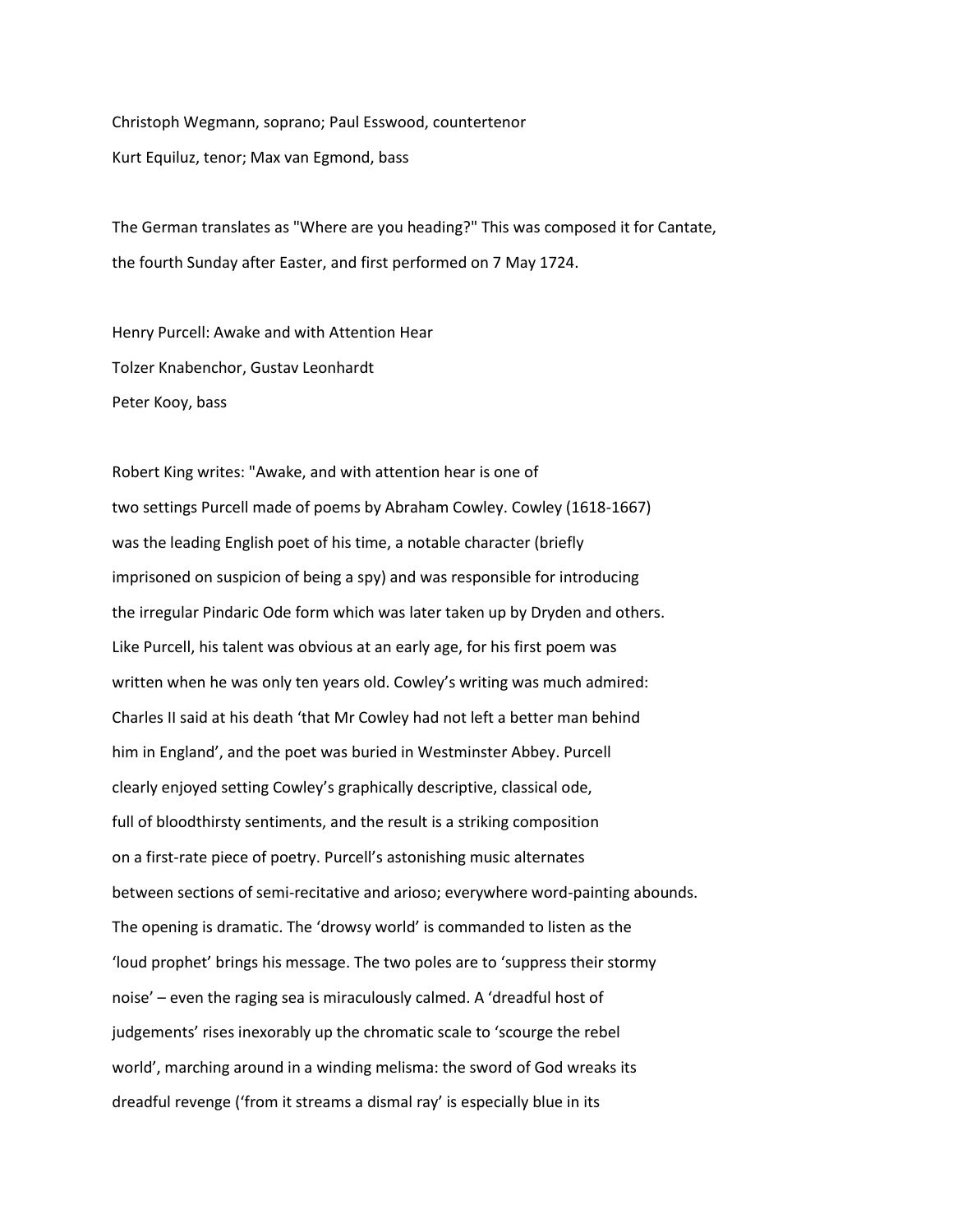harmonic colouring), copious amounts of blood are spilled and eventually nothing but bones are left. In the first section of arioso it is calmly announced that a sacrifice will be prepared by God, not of animals, but of mankind. In a momentous section we hear that mankind will violently fall, and even 'Nature and Time shall both be slain': the 'wide-stretched scroll of heaven' will burn and the sun will 'headlong into the sea descend'. In a dolorous minor section, we hear that the few people who remain will be poisoned by the debris. Purcell's genius for setting words rarely was given such graphic material!

The 'destroying angel' rhythmically struts his territory in a short section of arioso, surveying his chosen ground before an even more desolate scene of destruction is outlined, with serpents rolling in the streets, wolves howling, and the 'wing'd ill omens of the air' living in the 'gilt chambers' of mankind; even the leopard 'does not stay'. Unburied ghosts 'sadly moan' and satyrs cackle horribly at their groaning discomfort. To complete the destruction, evil spirits angularly 'dance and revel in the mask of night'. Mankind's folly has ensured that the world has been turned topsy-turvy."

Ralph Vaughan Williams: Flos Campi Corydon Singers w/the English Chamber Orchestra, Matthew Best Nobuka Imai, viola

English composer Ralph Vaughan Williams composer "Flos Campi" (Flower of the field) in 1925 for strings, solo viola and wordless chorus.

Annibale Padovano: Mass for 24 Voices Huelgas Ensemble, Paul Van Nevel

Venetian composer Annibale Padovano (1527-1575) was organist of Saint Mark's, Venice